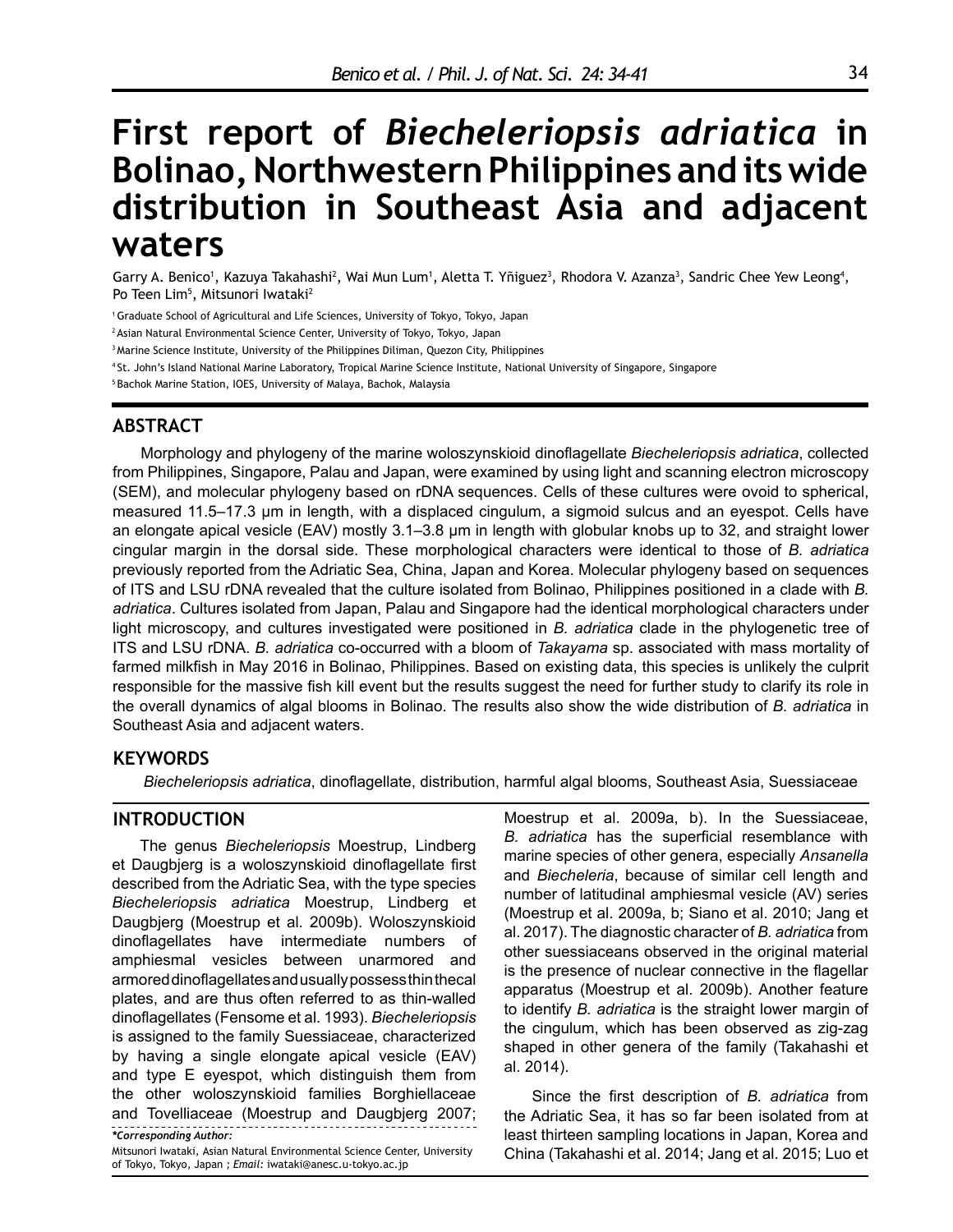al. 2015; Kang and Wang 2017). In China, cells of *B. adriatica* have been obtained by incubation of sediment samples from Bohai Sea, East China Sea, Yellow Sea and South China Sea, which confirm the presence of its resting cyst form, as this has only been observed from culture in the original description (Moestrup et al. 2009b; Luo et al. 2015; Kang and Wang 2017). These reports also indicate the distribution of *B. adriatica* in temperate East Asian coasts. Moreover, molecular data from analyzing environmental DNA from the open ocean area of South China show close similarities to *B. adriatica*, suggesting a more extensive distribution into subtropical pelagic water (Fan et al. 2013). However, this species has not yet been reported from tropical areas in Asia.

In this study, a woloszynskioid dinoflagellate was isolated from Bolinao, Pangasinan, Philippines, which has co-occurred with a bloom of *Takayama* sp. that was associated with mortalities of milkfish *Chanos chanos* in May 2016. The morphology and molecular phylogeny of this Bolinao isolate, along with further isolates from Japan, Palau and Singapore, were examined to discuss the distribution of *B. adriatica* in Southeast Asia and adjacent waters.

## **MATERIALS AND METHODS**

#### *Culture and observation*

Eight unialgal cultures of *B. adriatica* were established from seawater samples collected from the Philippines, Singapore, Palau and Japan (Table 1). One Philippine strain (UI16) originated from sampling during a bloom of the unarmored dinoflagellate *Takayama* sp. coinciding with mortalities of farmed milkfish in Bolinao, Pangasinan in May 2016. Another strain (T7) was isolated from another bloom of *Takayama* sp. in May 2017. Cells of *B. adriatica* in May 2016 were enumerated from net-hauled plankton samples, while cells in May 2017 were quantified from seawater samples using a Sedgwick-Rafter counting chamber. Cultures were established by capillary pipetting cells into full or half strength IMK medium (Wako, Tokyo, Japan) with salinity of 30 and maintained at 20ºC in a 12:12h light:dark photoperiod

**Table 1.** Strains used in the present study.

under 40–50 µmol photons  $m<sup>2</sup> s<sup>-1</sup>$ .

For light microscopy, cells were observed using a light microscope Zeiss Axioskop 2 (Carl Zeiss, Göttingen, Germany) equipped with a digital camera Zeiss Axiocam HRc (Carl Zeiss, Göttingen, Germany). Cell measurements were done on micrographs.

For scanning electron microscopy, cells were fixed with 1% OsO $_{\textrm{\tiny{4}}}$  (w/v) solution on a poly-L-lysinecoated SEM plate for 5 min at room temperature. Fixed cells were rinsed twice in distilled water for 30 min each, dehydrated through an ethanol series of 30%, 50%, 75%, 90%, 95% for 15 min each, followed by pure ethanol twice for 30 min each. It was then replaced with an isoamyl acetate and dried using a critical point dryer JCPD-5 (JEOL, Tokyo, Japan). After coating with gold, cells were observed under the JSM-6390 SEM (JEOL) at 10 kV accelerating voltage.

#### *Molecular analyses*

Genomic DNA was extracted using either the 2x hexadecyltrimethylammonium bromide (CTAB) method (Takahashi et al. 2014), or Qiagen Plant MiniKit (Valencia, CA, USA) following the manufacturer's protocol. PCR was used to amplify the ~1.5-kb ITS region (ITS1, 5.8S, ITS2) and LSU rDNA (D1–D3) using primers shown in Takahashi et al. (2015). Amplifications were performed using either TaKaRa Ex Taq or MightyAmp (Takara, Shiga, Japan) as described in Takahashi et al. (2015), with an iCycler (BIO-RAD, Tokyo, Japan) or a GeneAmp PCR System 9700 (Applied Biosystems, Carlsbad, California, USA). The amplification was confirmed by 1.0% agarose gel electrophoresis. The PCR product was purified using a QIAquick PCR purification kit (Qiagen Genomics, Bothell, Washington, USA). Sequencing was outsourced to Eurofins Genomics Inc. (Tokyo, Japan).

Determined sequences of ITS region and LSU rDNA were manually aligned using Se-Al sequence alignment editor v2.0a11 (Rambaut 1996) with 28 taxa of the Suessiales for ITS and 48 for LSU rDNA obtained from GenBank. Identical sequences from the same locality were treated as a single sequence. Two

Strains Locations Coordinates Dates Salinity Temperature Accession UI16 Bolinao Channel, Pangasinan, Philippines 16°21'21"N, 119°56'12"E May 2016 30 31.0ºC T7 Bolinao Channel, Pangasinan, Philippines 16°20'04"N, 119°57'26"E May 2017 30 32.0ºC LC413946 sgd441-kt South China Sea, St. John's Island, Singapore 01°13'N, 103°51'E Jul 2016 30<br>sed279-kt Pacific Matsushima Bay Miyagi Japan 38°16'N 141°03'E Jul 2013 28 sed279-kt Pacific, Matsushima Bay, Miyagi, Japan 38º16'N, 141º03'E Jul 2013 28 22.0ºC LC413947 trd278-kt Sea of Japan, Tsuruoka, Yamagata, Japan 38°45'46"N, 139°43'39"E Jul 2013<br>19943'10280-kt Sea of Japan, Tsuruoka, Yamagata, Japan 38°45'46"N, 139°43'39"E Aug 2013 trd280-kt Sea of Japan, Tsuruoka, Yamagata, Japan 38°45'46"N, 139°43'39"E Aug 2013<br>pld296-kt Pacific, Palau Island 67°14'11"N, 134°30'31"E Nov 2013 pld296-kt Pacific, Palau Island 07º14'11''N, 134º30'31''E Nov 2013 34 28.5ºC LC413949 hmd326-kt Pacific, Lake Hamana, Shizuoka, Japan 34º41'47''N, 137º35'43''E Jun 2014 35 21.0ºC LC413950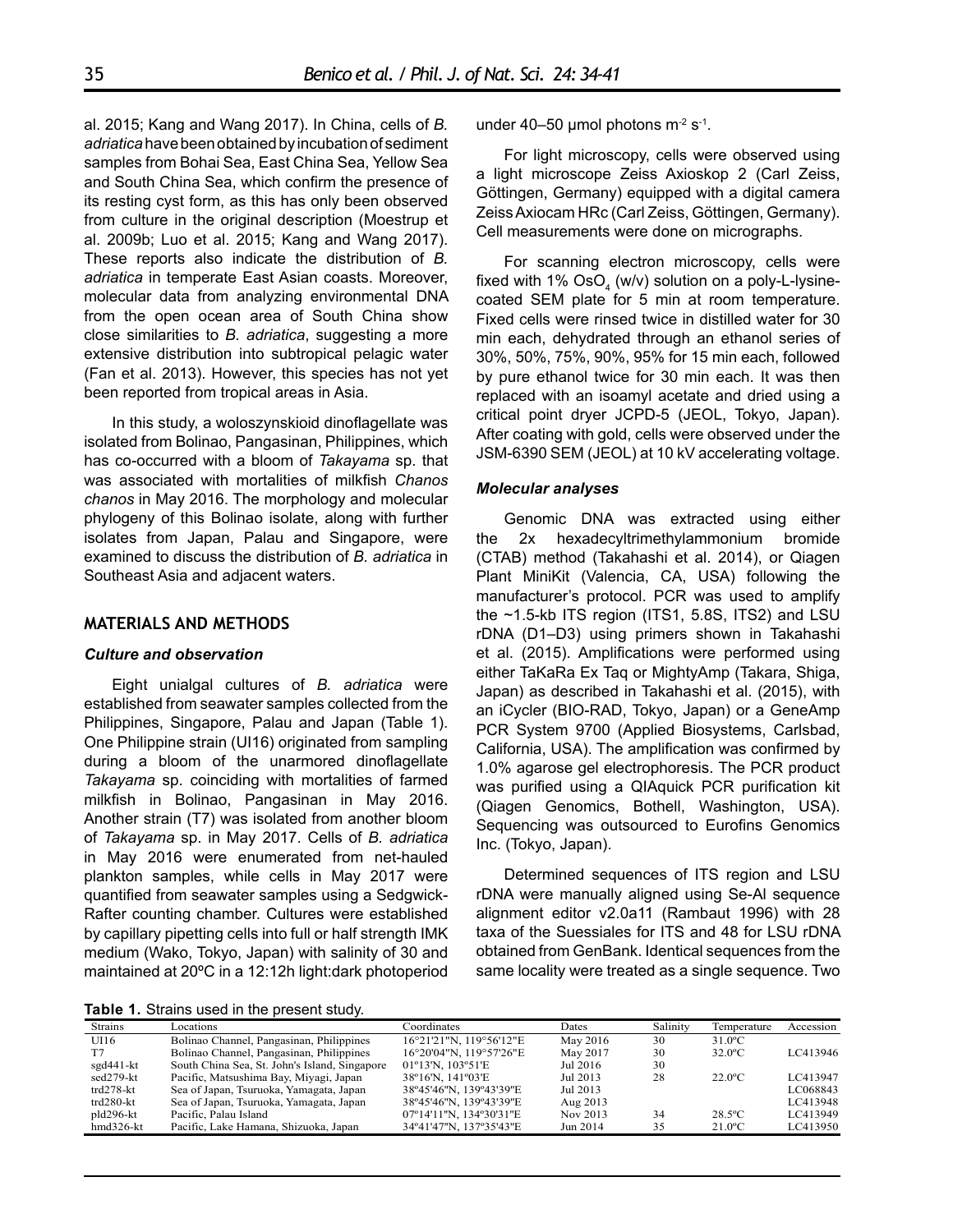ITS sequences of *Pelagodinium bei* (KP342301, DQ195362) and a LSU rDNA sequence of *Dactylodinium pterobelotum* (LC272997) were selected as an outgroup. The software Molecular Evolutionary Genetics Analysis version 6.0 (MEGA6) was used for the analyses (Tamura et al. 2013). The best-fit model of evolutionary sequence substitution determined by MEGA6 was general time reversible (GTR) plus a discrete gamma distribution for both ITS  $(G = 0.2532)$  and LSU rDNA  $(G =$ 0.3676) data sets. Neighbor-joining (NJ) and maximum likelihood (ML) analyses were conducted using MEGA6 with 1,000 and 500 bootstrap replicates, respectively. The initial tree was generated by the program BioNJ under the nearest-neighbor interchange (NNI) and subtree pruning and regrafting (SPR) heuristic methods. Sampling location and accession numbers of OTUs are given in Figs. 3 and 4.

#### **RESULTS**

### *Morphology*

Morphological characters of strains isolated from Bolinao, Philippines were identical to *B. adriatica* under light microscopy (Fig. 1). Cells were ovoid to spherical and measured 11.5–17.3  $\mu$ m (mean 14.7  $\mu$ m, n = 30) in length and  $7.3-11.0 \mu m$  (mean  $8.9 \mu m$ , n = 30) in width for UI16, and 11.9–18.5  $\mu$ m (mean 15.4  $\mu$ m, n = 30) in length and 7.9–13.5 µm (mean 10.9 µm, n = 30) in width for T7 strain (Figs. 1A–

D). The episome was roundish and the hyposome was asymmetric with the right posterior end slightly bulging (Figs. 1A–D). The cingulum has displacement more than its own width, and the sulcus was sigmoid in shape (Fig. 1A). The nucleus was located in the middle of the cell (Fig. 1C), and chloroplast was situated in the periphery (Figs. 1A–G). Several pyrenoids, usually 2–4, surrounded by a starch sheath were evident (Figs. 1B–D). An eyespot was located at the sulcal region (Fig 1D). The straight elongate apical vesicle (EAV) was sometimes observed under a light microscope (Fig. 1F). Resting cyst-like cells



Figure 1. Light microscopy of *Biecheleriopsis adriatica*. A–D. T7 strain. E. trd278-kt strain. F. sgd441-kt strain. G. pld296-kt strain. H. sed279-kt strain. (A) Ventral surface view showing boomerang shape of the left sulcal area (arrows). (B) Slightly deeper focus showing two pyrenoids (py) surrounded by starch sheath. (C) Dorsal view showing a dinokaryotic nucleus (n). (D) Dorsal deeper view from (C) showing an eyespot (e). (E, F) Ventral view of different strains, an elongate apical vesicle (EAV) is also shown. (H) Resting cyst like cell covered by transparent thick wall, cytoplasm with no apparent chloroplast, nucleus (n) and accumulation body (ab). Scale bars = 10 µm.



Figure 2. Scanning electron microscopy of *Biecheleriopsis adriatica*, trd278-kt strain. (A) Ventral view showing an elongate apical vesicle (EAV) at the apex and four latitudinal amphiesmal vesicle (AV) series in the epicone ( $e_1$ - $e_4$ ). Longitudinally elongated AV upper the sulcus (asterisk) is also shown. (B) Dorsal view with four latitudinal vesicle series in the hypocone (h<sub>1</sub>–h<sub>4</sub>), and the second (c<sub>2</sub>) and third series in the cingulum (c<sub>3</sub>). (C) Apical view showing 32 knobs on the EAV. Scale bars =  $2 \mu m$ .

covered by a transparent thick wall with a distinct red accumulation body (ab) and nucleus was found in cultures (Fig. 1H). The spines were not observed from the surface of cysts as seen in Moestrup et al. (2009b). All other cultures showed morphological characters identical to cultures from Bolinao (Figs. 1E–G). A strain from Singapore (sgd441-kt) also had the obvious sigmoid sulcus and long EAV seen in *B. adriatica*, unlike species of *Ansanella* and *Biecheleria* of similar size which have less curving sigmoid sulcus and shorter EAV (e.g., Takahashi et al. 2014; Jeong et al. 2014).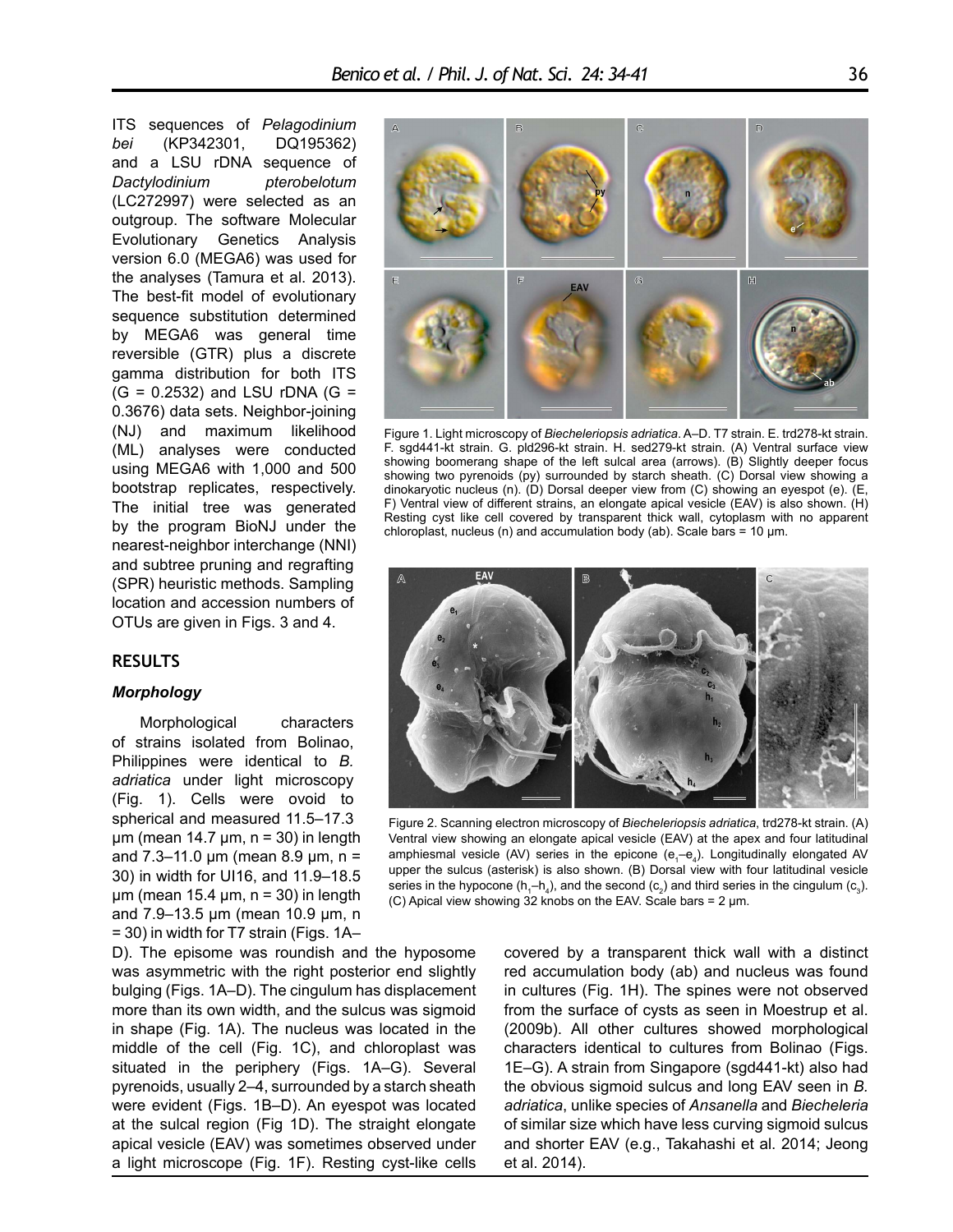

Figure 3. Maximum likelihood (ML) tree inferred from sequences of ITS region (ITS1, 5.8S and ITS2, 752 bp). Bootstrap support values of neighbor-joining (left) and ML (right) are shown. *Biecheleriopsis adriatica* from Bolinao, Philippines analyzed in this study is highlighted in black box.

Under SEM, the episome was slightly larger than the hyposome (Fig. 2A). The elongate apical vesicle (EAV) and the four latitudinal amphiesmal vesicle (AV) series in the episome were present (Fig. 2A). The longitudinal elongated AV located above the sulcus was pronounced. In dorsal view, four latitudinal vesicle series in the hyposome, and the second and third series in the cingulum were observed (Fig. 2B). The lower margin of the cingulum was straight in the dorsal side (Fig. 2B). In the EAV, the elongate amphiesmal vesicle possessed up to 32 knobs arranged in a straight row (Fig. 3C). The length of EAV varied mostly from 3.1–3.8 µm, but in small cells EAV length was only 2.4 µm, with 24 knobs.

#### **Molecular phylogeny**

Three sequences of ITS region were obtained from cultures from Bolinao, Japan and Palau (T7, sed279-kt and pld296-kt), and four sequences of LSU rDNA were determined from cultures from Japan and Palau (sed279-kt, trd280-kt, pld296-kt and hmd326kt). The aligned ITS sequences of 26 OTUs were 752 bps, of which 286 sites (38.0%) were variable and 211 sites (28.0%) were parsimonious informative. Its average base compositions were  $A = 0.193$ ,  $C =$ 0.254,  $G = 0.248$  and  $T = 0.305$ . A total of 48 aligned LSU rDNA sequences which is 1,009 nucleotides, of which 516 sites (51.1%) were polymorphic and 345 sites (34.2%) were parsimonious informative. Its average base compositions were  $A = 0.255$ ,  $C =$ 0.199,  $G = 0.295$  and  $T = 0.251$ .

The maximum likelihood (ML) trees inferred from the ITS and LSU rDNA are shown in Figs. 3 and 4, respectively. Bootstrap support values derived from ML and neighbor-joining (NJ) analyses were given. The ITS tree showed that the Bolinao strain in addition to isolates from Palau and Japan was positioned in the *Biecheleriopsis* clade with strong supports (NJ/ML = 100/99%), with *B. adriatica* from the Adriatic Sea, China, Costa Rica, Japan and Korea (Fig. 3). The ML tree based on LSU rDNA sequences showed three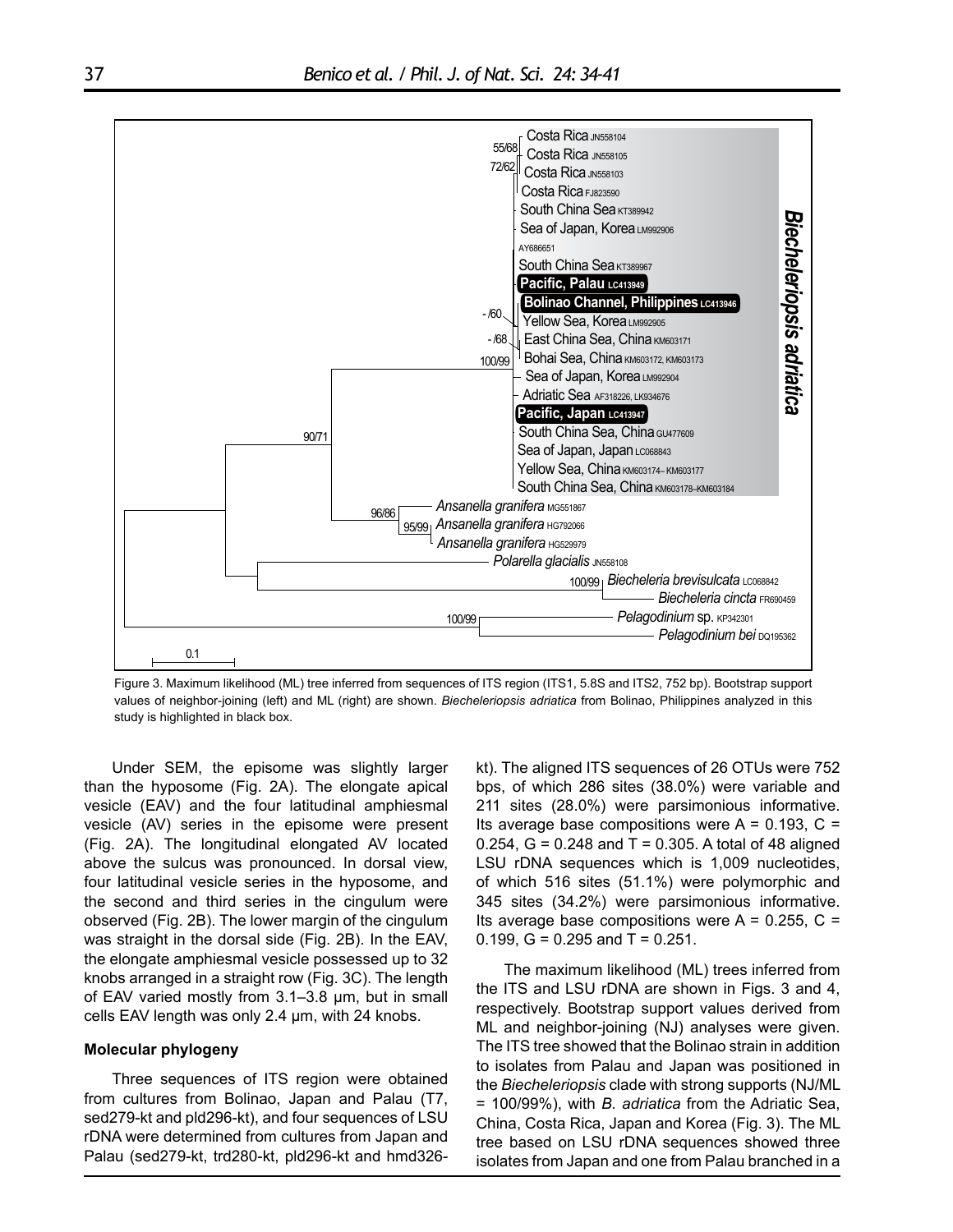

Figure 4. Maximum likelihood (ML) tree inferred from LSU rDNA sequences (D1–D3 region, 1,009 bp). Bootstrap support values of neighborjoining (left) and ML (right) are given. *Biecheleriopsis adriatica* cultures analyzed in this study are highlighted in black boxes.

well-supported monophyletic clade of *Biecheleriopsis* (98/96%), with *B. adriatica* from China, Japan, Korea, Gulf of Naples, Italy and Adriatic Sea (Fig. 4). In comparison within sequences of *Biecheleriopsis* clade, base substitutions were found at 20 (ITS) and 11 (LSU rDNA) loci, representing 2.66% (ITS) and 1.09% (LSU rDNA) sequence divergences.

#### **Abundance of** *B. adriatica* **in Bolinao**

During the fish kill event in Bolinao, Pangasinan in May 2016, an unidentified *Gymnodinium*-like dinoflagellate (= *B. adriatica*, UI16 strain) was the second dominant species in the bloom caused mainly by *Takayama* sp. Cell density of *Takayama* sp. recorded 1,710 cells/mL with a relative abundance of 84%, and *B. adriatica* reached 299 cells/mL (15%) during the event. Other phytoplankton species, e.g. *Skeletonema* spp., *Protoperidinium* spp., *Gonyaulax* spp., *Prorocentrum micans*, accounted only for 1% of the total phytoplankton community. Environmental

conditions were typical of tropical coasts, with sea surface temperature of 31ºC and salinity of 30 psu.

A similar bloom composed mainly of *Takayama*  sp. associated with *B. adriatica* recurred in May 2017, although no fish kill was documented then. Maximum cell density of *Takayama* sp. was 1,030 cells/mL (73%) and *B. adriatica* was 305 cells/mL (22%). Other phytoplankton species, e.g. *Alexandrium* spp., *Peridinium quinquecorne*, *P. micans*, *Scrippsiella*  spp*.* and *Skeletonema* spp., comprised 4% of the community. For this period, the sea surface temperature was 32ºC and salinity was 30 psu.

#### **DISCUSSION**

The morphology observed from culture strains mostly coincided with the original description of *B. adriatica* provided by Moestrup et al. (2009b), i.e. cell length, sigmoid sulcus representing boomerang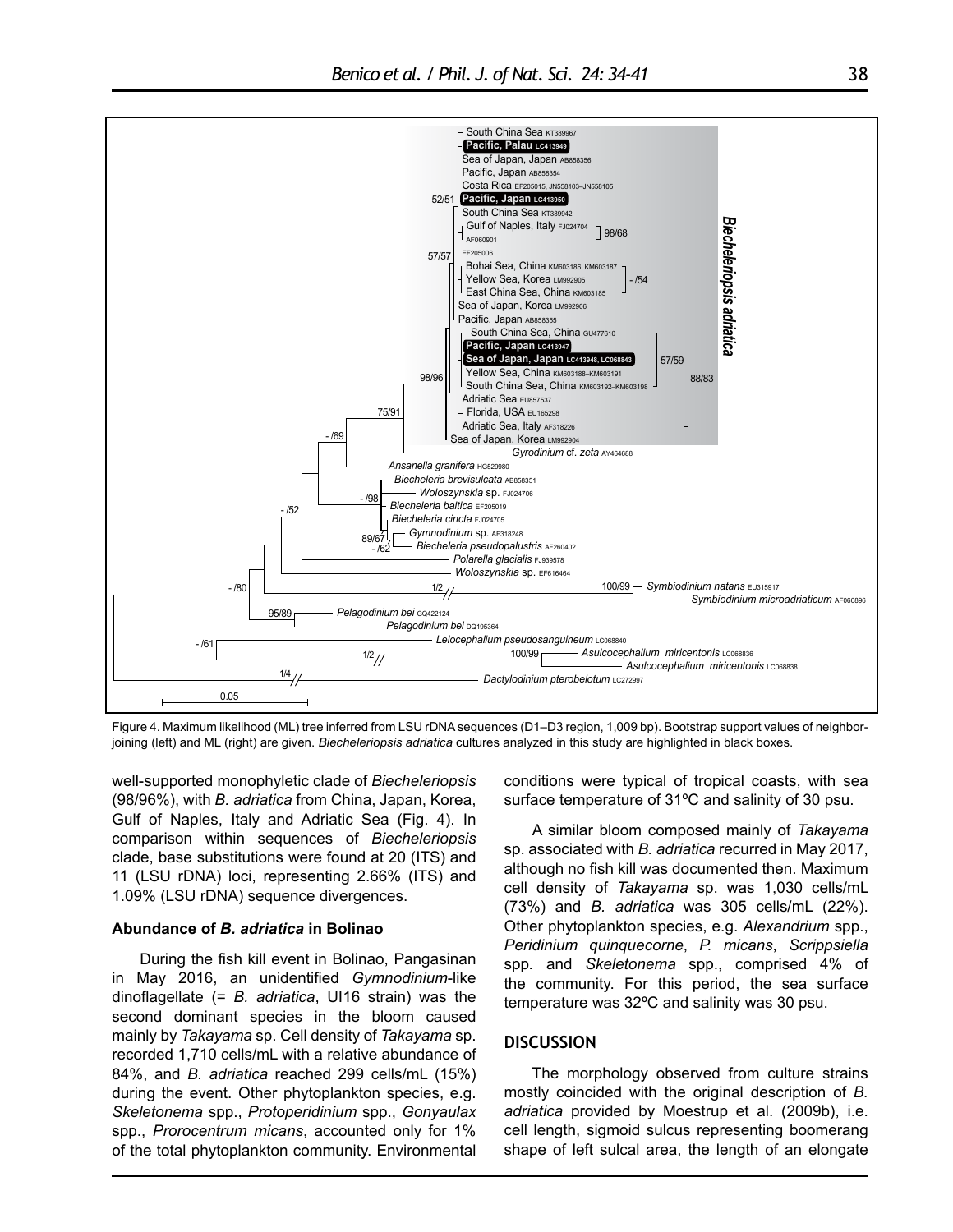apical vesicle (EAV, ca. 2.8 µm from Fig. 12 in Moestrup et al. 2009). Takahashi et al. (2014) suggested that the straight lower cingular margin in the dorsal side of the cell is an informative feature to identify *B. adriatica*, and this was also observed in the present study. Phylogenetic analysis inferred from ITS and LSU rDNA sequences supported the morphological identification by forming a wellsupported clade including the sequence from the original description. Some strains (e.g., CCMP419 in Moestrup and Daugbjerg 2007; CCMP420 in Wilcox 1998; G31, GJZ01, CGJ02 in Luo et al. 2015) positioned in the same clade have been identified as *Protodinium simplex* Lohmann (= *Gymnodinium simplex* (Lohmann) Kofoid et Swezy). Takahashi et al. (2014) briefly summarized the taxonomic history of *P. simplex* and discussed the ambiguity of taxonomic identity with *B. adriatica*. The presence of an eyespot and sigmoid sulcus are characteristic features of members of the family Suessiaceae, but are unclear in *P. simplex*. We therefore recognized all species in the clade as *B. adriatica.*

A range of knob numbers in EAV has so far been reported from *B. adriatica*. In the original description, 18 knobs were reported from the Adriatic Sea strain, with approximately 350 nm and 450 nm of the proximal and distal parts of an EAV lacking knobs (Moestrup et al. 2009b). Subsequently, up to 32 knobs was reported in the Japanese strain, 20 knobs were illustrated from *B.* cf. *adriatica* from the South China Sea, and a range of 16–30 knobs was observed in the Korean strain (Takahashi et al. 2014; Jang et al. 2015; Luo et al. 2015). Similar variability was also observed in this study, where approximately 32 knobs were commonly found, while smaller cells with shorter EAV had 24 knobs.

 Although fish kills caused by *Takayama* spp. have been reported in Japan, USA and Australia (Onoue et al. 1985; Larsen 1994; Steidinger et al. 1998; Hallegraeff 2002), harmful effects due to suessiacean dinoflagellates, including *B. adriatica*, remain uncertain. According to Jang et al. (2015), the Korean strain of *B. adriatica* is non-toxic to brine shrimp *Artemia salina* even at the concentration of 60,000 cells/mL. As it is well known what is harmful to invertebrates (such as *Artemia*) is quite different to what harms vertebrates (such as milkfish), potency must be thoroughly studied.

Occurrences of *B. adriatica* in Asia, including previous records (Takahashi et al. 2014, 2015; Fan et al. 2015; Jang et al. 2015; Luo et al. 2015; Kang and Wang 2017), are shown in Fig. 5. In the present study, although molecular analysis was not conducted for



Figure 5. Occurrences of *Biecheleriopsis adriatica* in Asia Pacific. Black dots are from the present study, and white dots refer to previous studies (Takahashi et al. 2014, 2015; Fan et al. 2015; Jang et al. 2015; Luo et al. 2015; Kang and Wang 2017).

the Singapore strain, the occurrence of *B. adriatica* with molecular and morphological information is the first report in tropical Asia (Philippines) and Oceania (Palau). These new sequences, along with previous reports, enable phylogeography of *B. adriatica* in the Asia Pacific. However, there was no obvious correlation between genotypes and sampling locations in *B. adriatica*. The widespread distribution of *B. adriatica,* and the environmental sequences (KT389967 and KT389942) detected from tropical oceanic areas in the South China Sea (Fan et al. 2015), suggest the role of transport of *B. adriatica* population into oceanic waters.

Over the years, reports on the occurrence of small woloszynskioid dinoflagellates have been increasing. In Southeast Asia, a woloszynskioid species related to the Suessiaceae, *Dactylodinium pterobelotum* Kazuya Takahashi, Moestrup et Iwataki, was also recently found and described as a new species from south Vietnam (Takahashi et al. 2017). Environmental sequences assigned to the Suessiaceae were detected from Singapore (Leong et al. 2015). This implies the presence of various uninvestigated woloszynskioids in tropical waters. They might have been present but were overlooked because of their small size and subtle morphological features superficially resembling unarmored species.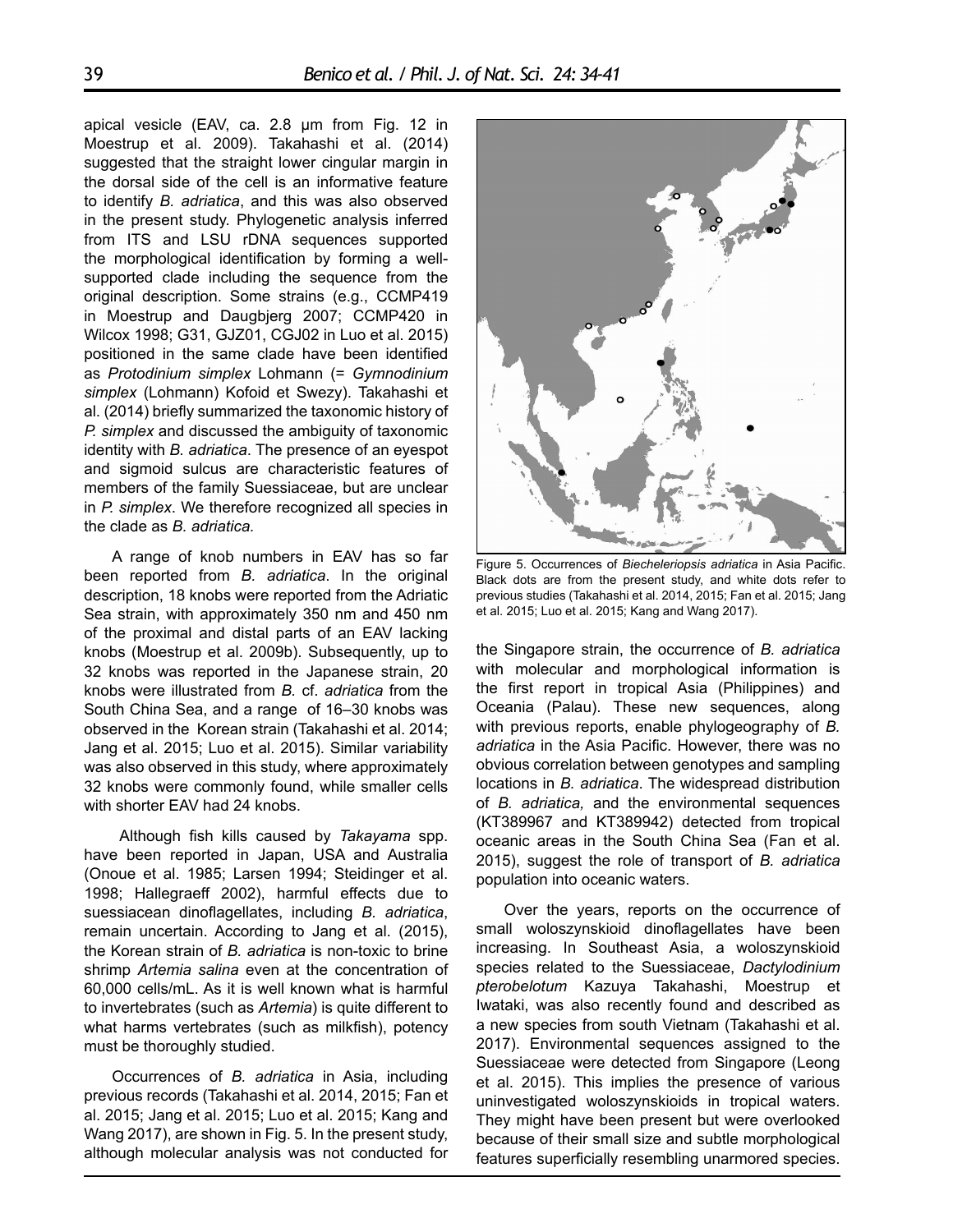This study confirms the presence of *B. adriatica* and describes its geographical distribution of *B. adriatica* in Southeast Asian and adjacent waters.

## **ACKNOWLEDGEMENTS**

This work was partially supported by Grants-in-Aid for Scientific Research, JSPS KAKENHI Grant Numbers 25304029 and 15H04533, and conducted through collaboration under the Core-to-Core Program (B. Asia-Africa Science Platforms) of the Japan Society for the Promotion of Science (JSPS) and IOC/WESTPAC-HAB project.

## **LITERATURE CITED**

- Fan Y, Huang L, Lin S, Qiu D, Tan Y, Li G. 2015. Study of genetic diversity of micro-planktonic eukaryotes in South China Sea by ITS and 5.8S rRNA gene cloning and sequencing. *Int. J. Simul. Syst. Sci. Technol.* 16: 10 pp.
- Fensome RA, Taylor FJR, Norris G, Sarjeant WAS, Wharton DI, Williams GL. 1993. A Classification of Living and Fossil Dinoflagellates. American Museum of Natural History. *Micropaleontology*, Special Publication Number 7, 351 pp.
- Hallegraeff GM. 2002. Aquaculturists' guide to harmful Australian microalgae. Print Centre, Hobart, Australia. 136 pp.
- Jang SH, Jeong HJ, Moestrup Ø, Kang NS, Lee SY, Lee KH, Lee MJ, Noh JH. 2015. Morphological, molecular and ecophysiological characterization of the phototrophic dinoflagellate *Biecheleriopsis adriatica* from Korean coastal waters. *Eur. J. Phycol*. 50: 301–317.
- Jang SH, Jeong HJ, Moestrup Ø, Kang NS, Lee SY, Lee KH, Seong KA. 2017. *Yihiella yeosuensis* gen. et sp. nov. (Suessiaceae, Dinophyceae), a novel dinoflagellate isolated from the coastal waters of Korea. *J. Phycol*. 53: 131–145.
- Jeong HJ, Jang SH, Moestrup Ø, Kang NS, Lee SY, Potvin E, Noh JH. 2014. *Ansanella granifera* gen. et sp. nov. (Dinophyceae), a new dinoflagellate from the coastal waters of Korea. *Algae* 29: 75– 99.
- Kang W, Wang ZH. 2018. Identification of a marine woloszynskioid dinoflagellate *Biecheleriopsis adriatica* and germination of its cysts from southern Chinese coasts. *J. Environ. Sci.* 66: 264–254.

Larsen J. 1994. Unarmoured dinoflagellates from

Australian waters I. The genus *Gymnodinium* (Gymnodiniales, Dinophyceae). *Phycologia* 33: 24–33.

- Leong SCY, Lim LP, Chew SM, Kok JWK, Teo SLM. 2015. Three new records of dinoflagellates in Singapore's coastal waters, with observations on environmental conditions associated with microalgal growth in the Johor Straits. *Raffles Bull. Zool. Suppl*. 31: 24–36.
- Lohmann H. 1908. Untersuchungen zur Feststellung des vollständigen Gehaltes des Meeres an Plankton. *Wissenschaftliche Meeresuntersuchungen der Kommission zur Wissenschaftlichen Untersuchung der Deutschen Meere in Kiel* 10: 129–370.
- Luo Z, Yang W, Xu B, Zheng B, Gu H. 2015. Morphology, ultrastructure, and phylogeny of *Protodinium simplex* and *Biecheleriopsis* cf. *adriatica* (Dinophyceae) from the China Sea. *Nova Hedwigia* 101: 251–268.
- Moestrup Ø, Lindberg K, Daugbjerg N. 2009a. Studies on woloszynskioid dinoflagellates IV: The genus *Biecheleria* gen. nov. *Phycol. Res*. 57: 203–220.
- Moestrup Ø, Lindberg K. Daugbjerg N. 2009b. Studies on woloszynskioid dinoflagellates V. Ultrastructure of *Biecheleriopsis* gen. nov. *Phycol. Res*. 57: 221–237.
- Onoue Y, Nozawa K, Kumanda K, Takeda K, Aramaki T. 1985. Occurrence of a toxic dinoflagellate, "*Gymnodinium*- type 84K" in Kagoshima Bay. *Bull. Jpn. Soc. Sci. Fish.* 51: 1567.
- Rambaut A. 1996. Sequence Alignment Editor v2.0a11.
- Siano R, Kooistra WHCF, Montresor M, Zingone A. 2009. Unarmoured and thin-walled dinoflagellates from the Gulf of Naples, with the description of *Woloszynskia cincta* sp. nov. (Dinophyceae, Suessiales). *Phycologia* 48: 44–65.
- Steidenger KA, Landsberg JH, Truby EW, Roberts BS. 1998. First report of *Gymnodinium pulchellum* (Dinophyceae) in North America and associated fish kills in the Indian River, Florida. *J. Phycol*. 34: 431–437
- Takahashi K, Sarai C, Iwataki M. 2014. Morphology of two marine woloszynskioid dinoflagellates, *Biecheleria brevisulcata* sp. nov. and *Biecheleriopsis adriatica* (Suessiaceae, Dinophyceae), from Japanese coasts. *Phycologia* 53: 52–65.